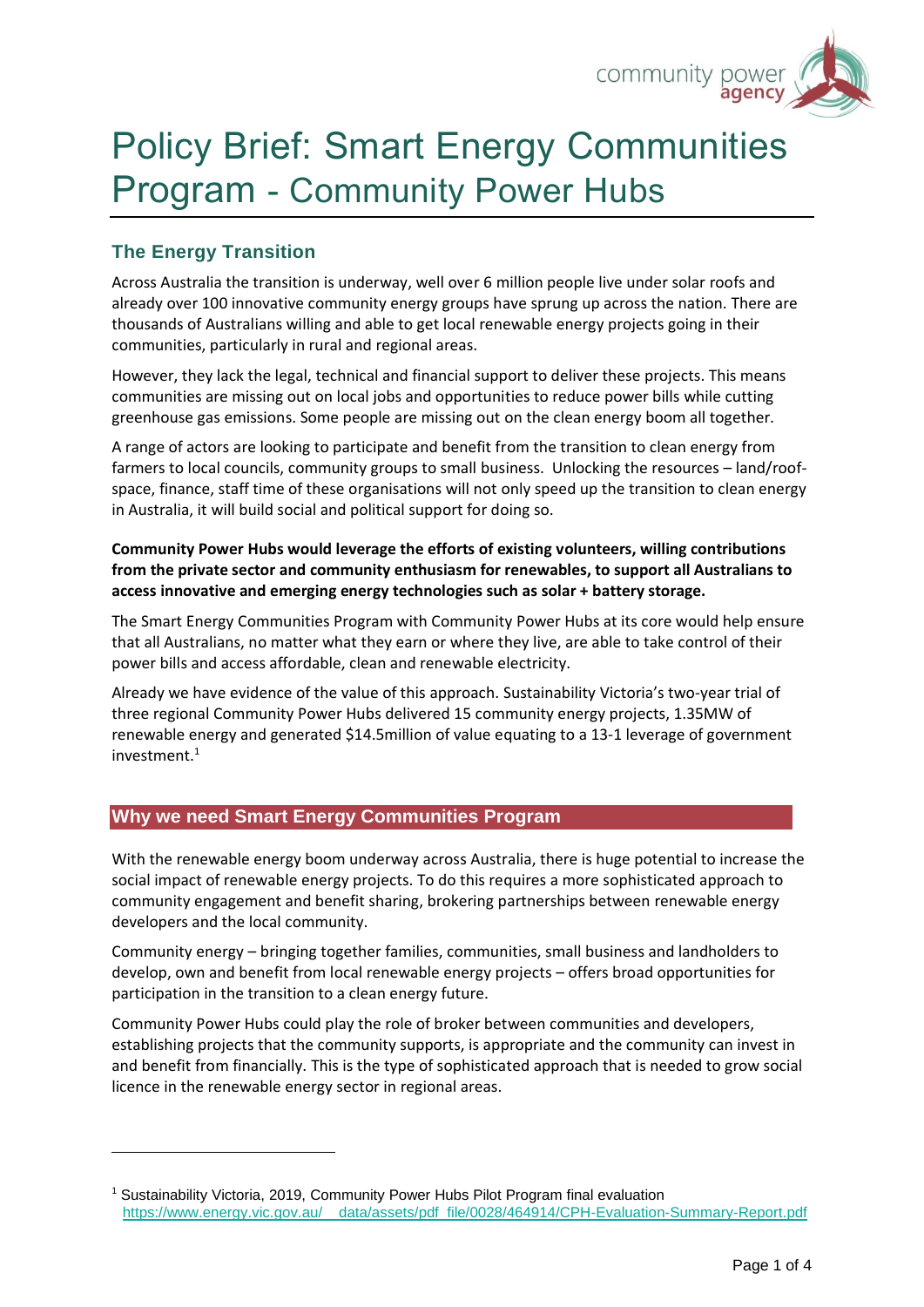

#### **What is a Community Power Hub?**

Community Power Hubs provide the coordination, expertise and funding needed to implement clean energy initiatives. They would leverage existing on the ground organisations, and provide dedicated staff with technical, legal, community engagement and finance expertise working to develop partnerships with councils, funders, technology providers and other stakeholders to deliver a range of new renewable energy business models. They would also provide support and advice to local actors such as farmers, community energy groups, small business to take up renewable energy and energy efficiency initiatives.

These Hubs would be connected to regional institutions such as councils and regional development organisations and would deliver programs that are relevant to their region. The Hubs would also be connected through a national Smart Energy Communities Network, to ensure that the lessons learnt in one region do not have to be re-learnt elsewhere.

Projects eligible for funding in communities across Australia could include:

- 'Solar gardens' for renters
- Farmer bioenergy hubs
- Low-income energy efficiency (including retrofits of existing social housing stock)
- Solar programs using innovative finance like council rates programs
- Community wind farms
- Local clean energy fair days and open days and more

#### **Landcare for Clean Energy**

The Community Power Hubs can be thought of as Landcare for Clean Energy. The National Landcare program that the NSW Government has supported for more than 25years, consists of 56 NRM organisations, supporting thousands of volunteer Landcare and Coastcare Groups, connected by a National Landcare Network.

The opportunity that a similar program in the local clean energy space presents, is greater opportunities for co-funding and financing. That is for the Community Power Hubs to become more financially self-sufficient over time.

#### **Box 1: A Regional Energy Hub in Practice – Moreland Energy Foundation**

There are many community energy enterprises implementing innovative community energy projects and programs, but Moreland Energy Foundation is the longest running and a model many communities are trying to emulate.

Moreland Energy Foundation (MEFL) was founded as an independent NFP in 2000 by Moreland City Council with revenue from the forced privatisation of the council-owned Brunswick Electricity Supply Department. The Brunswick Electricity Supply Department pioneered a range of world-leading energy efficiency and clean energy programs in the 1980s and MEFL continues that legacy to this day. MEFL is Australia's leading organisation in the implementation of clean energy programs that deliver real value to councils, communities, businesses and households, particularly low-income households

For example, in partnership with Darebin Council and Energy Matters, MEFL implemented Australia's first residential rates-financing program for solar. The Darebin Solar \$avers project installed solar on 300 lowincome pensioners' roofs in Darebin (a suburb of Melbourne). The participating households are better-off from day one. They paid zero upfront for the solar and pay back the cost through their council rates over 10 years, with the additional rate payments coming to less than the savings on their electricity bills.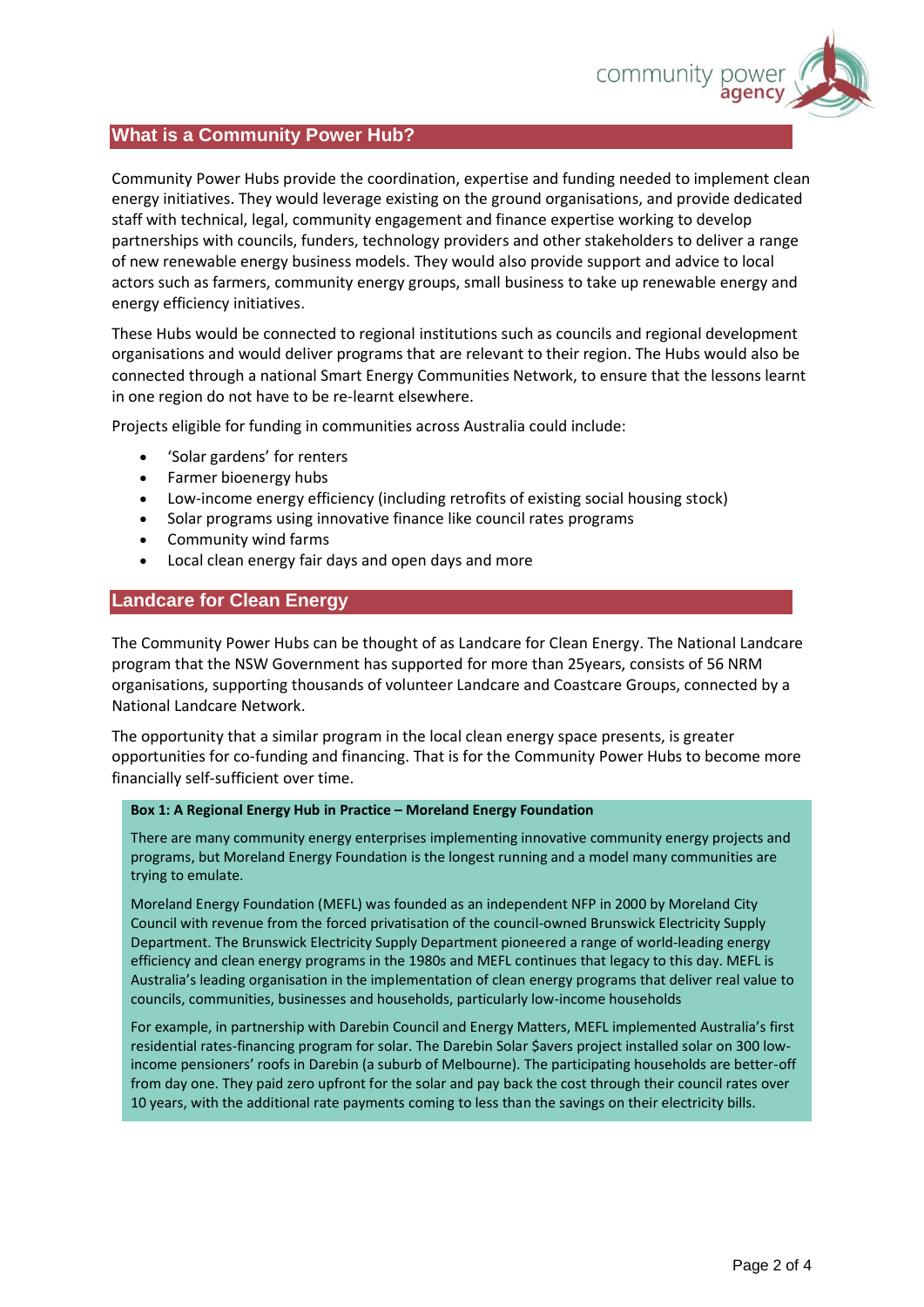

## **Proposed Smart Energy Communities program costings**

We envisage a Smart Energy Communities Program being delivered in two phases across 10 years:

- Phase 1 piloting 10 Community Power Hubs over 2-years across Australia,
- Phase 2 scaling up operations at the pilot Hubs and establishing additional Hubs across Australia to a total of 50 Hubs for a period of 8 years.

Additionally the Community Power Hubs program should be complimented by an ongoing **Smart Energy Communities Network** to build capacity to ensure the that models, business plans, implementation strategies developed are shared across the Community Power Hubs established, as well as more broadly to regions and communities that were not successful in receiving start-up funding.

The Smart Energy Communities Network would also be tasked with developing case-studies, running trainings and a bi-annual conference.

## *Phase 1 – Pilot stage*

We propose the program to start with setting up a total of 10 pilot Hubs with two each in regional areas of Queensland, New South Wales, Victoria, and one each in Tasmania, South Australia, Western Australia and Northern Territory.

Each Hub would receive funding to administer a grants program offering:

- Seed grants for small-scale renewable energy projects by new or early stage community groups between \$5,000 to \$20,000 per grant
- Enablement grants up to \$50,000 for pre-feasibility/feasibility studies or development costs of new projects
- Milestone based grants for up to \$150,000 for groups or organisations that have a proven track record in delivering successful community or socially beneficial energy initiatives, to pilot a model that is not currently operating.

The proposed outcome of these two year pilots would be:

- Ten functioning regional energy hubs, with a well established governance structure
- At least one successful new clean energy initiative/project completed in each of the tweleve regions
- A solid business plan for least one additional renewable energy project in each region.

#### *Suggested budget for initial phase*

| ltem.                                                             | Pilot phase (2 years) |
|-------------------------------------------------------------------|-----------------------|
| <b>Community Power Hub staff and core costs</b>                   | \$600k/hub/year       |
| <b>Grants program</b>                                             | \$500k/hub/year       |
| <b>Smart Energy Communities Network staff &amp; program costs</b> | \$500k/year           |
| Total                                                             | \$23million           |